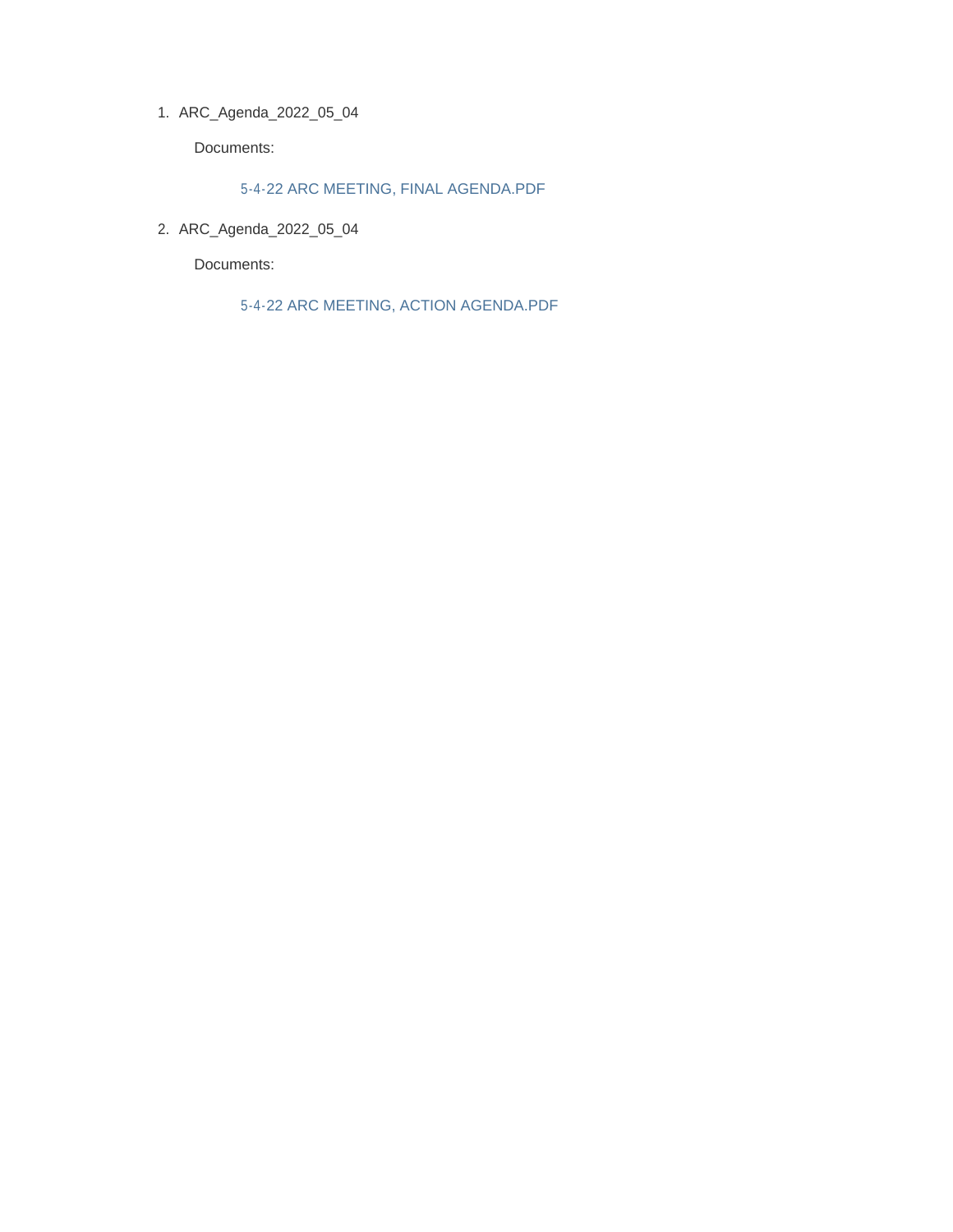# **ARCHITECTURAL REVIEW COMMITTEE FINAL AGENDA Regular Meeting**

## **Wednesday, May 4, 2022 7:00 pm Zoom Virtual Meeting Webinar ID: 846 0372 5052 Password: 5768541**

Please click the link below to join the webinar:

[https://greenwichct.zoom.us/j/84603725052?pwd=bVpDelhRSHNEYWc3NnJiWmM3RU](https://greenwichct.zoom.us/j/84603725052?pwd=bVpDelhRSHNEYWc3NnJiWmM3RUdDQT09) [dDQT09](https://greenwichct.zoom.us/j/84603725052?pwd=bVpDelhRSHNEYWc3NnJiWmM3RUdDQT09)

Or iPhone one-tap: US: +16465189805,,84603725052#,,1#,5768541# or 8335480276,,84603725052#,,1#,5768541# (Toll Free)

Or Telephone: Dial(for higher quality, dial a number based on your current location): US: +1 646 518 9805 or 833 548 0276 (Toll Free) or 833 548 0282 (Toll Free) or 877 853 5257 (Toll Free) or 888 475 4499 (Toll Free)

## **I. Progress Reviews:**

1. **Bachi Byberi, 2 South Water St., application PLPZ 2021 00391**, for Exterior Alteration review **to construct outdoor dining deck above the existing parking area on the rear of the current building (a restaurant use) with proposed landscaping and lighting, for seasonal outdoor dining,** on a property located at 2 South Water Street in the WB Zone. *Last reviewed at the 4-6-22 meeting at which members Hein; Conte; Boldt; Cohen; Contadino, Krueger, and Pugliese were present.* **View progress plans [here.](https://www.greenwichct.gov/DocumentCenter/View/30882/21012-042922-R3-REV-ARC-APP-PACKAGE)**

## **II. Exterior Alteration reviews:**

- 1. **Vinci Gardens Senior Housing, 71 Vinci Drive; Application PLPZ202200045** for Exterior Alteration review **for construction of a new 4-story 52-unit residential structure, reconfiguration of parking areas and drives, new landscaping and lighting** on a property located at 71 Vinci Dr. in the R-PHD-E zone. *Last reviewed at the 3-2-22 meeting at which members Hein; Meniconi; Boldt; Brake-Smith; Cohen; Krueger, LoBalbo; and Pugliese were present.*  **View revised plans [here.](https://www.greenwichct.gov/DocumentCenter/View/30881/2022-04-18-Vinci-Gardens---ARC-Re-Submission) View initial application [here.](https://www.greenwichct.gov/DocumentCenter/View/28789/71-Vindi-Dr-EA-application-PLPZ202200045)**
- 2. **Pickwick Properties, LLC, 3 East Putnam Ave., Application PLPZ202200098** for Exterior Alteration review for **new roof level terrace** on a property located at 3 East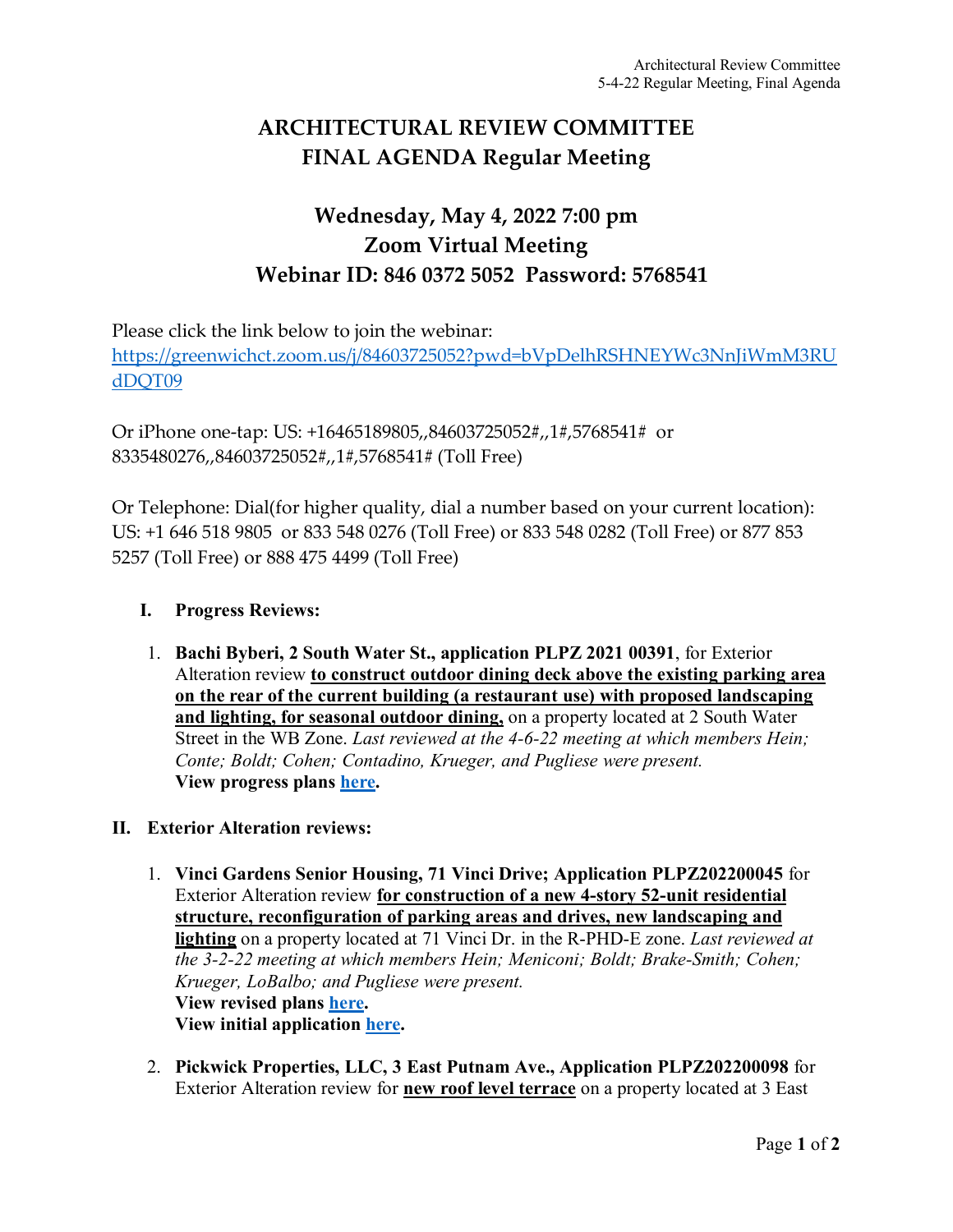Putnam Avenue in the CGBR zone. *Last reviewed at the 4-6-22 meeting at which members Hein; Conte; Boldt; Cohen; Contadino, Krueger, and Pugliese were present.* **View revised plans [here.](https://www.greenwichct.gov/DocumentCenter/View/30883/220415_3-Pickwick-Plaza_ARC) View initial application [here.](https://www.greenwichct.gov/DocumentCenter/View/29455/3-EPA-Pickwick-Plaza-terrace-PLPZ-202200098)** 

- 3. **River Landing Association, 115 River Road , Application PLPZ 202200148** for Exterior Alteration review for **replacement of planking with new IDE, replacement of railings with cable railing and new lighting along the River Landing Boardwalk** at a property located at 115 River Road, Cos Cob, in the WB zone. **View application [here.](https://www.greenwichct.gov/DocumentCenter/View/30880/115-River-Road-202200148)**
- 4. **Eagle Hill School, 45 Glenville Road, Application PLPZ202200183** for Exterior Alteration review for **new covered pavilion, driveway modifications, landscaping updates, lighting of stone tower** at a property located at 45 Glenville Road in the RA-2 zone. **View application [here.](https://www.greenwichct.gov/DocumentCenter/View/30884/Eagle-Hill-45-Glenville-202200183)**
- 5. **100 West Putnam LLC, 100 West Putnam Ave. Application PLPZ202200199** for Exterior Alteration review **for installation of a new patio with lighting and landscaping on a property** located at 100 West Putnam Avenue in the CGB zone. **View application [here.](https://www.greenwichct.gov/DocumentCenter/View/30879/100-WPA-patio-ARC-EA)**

### **III. Committee Business:**

1. Any business.

*The Town complies with all applicable federal and state laws regarding non-discrimination, equal opportunity, affirmative action, and providing reasonable accommodations for persons with disabilities. If you require an accommodation to participate, please contact the Commissioner of Human Services at 203-622-3800 or [demetria.nelson@greenwichct.org](mailto:demetria.nelson@greenwichct.org) as soon as possible in advance of the event.*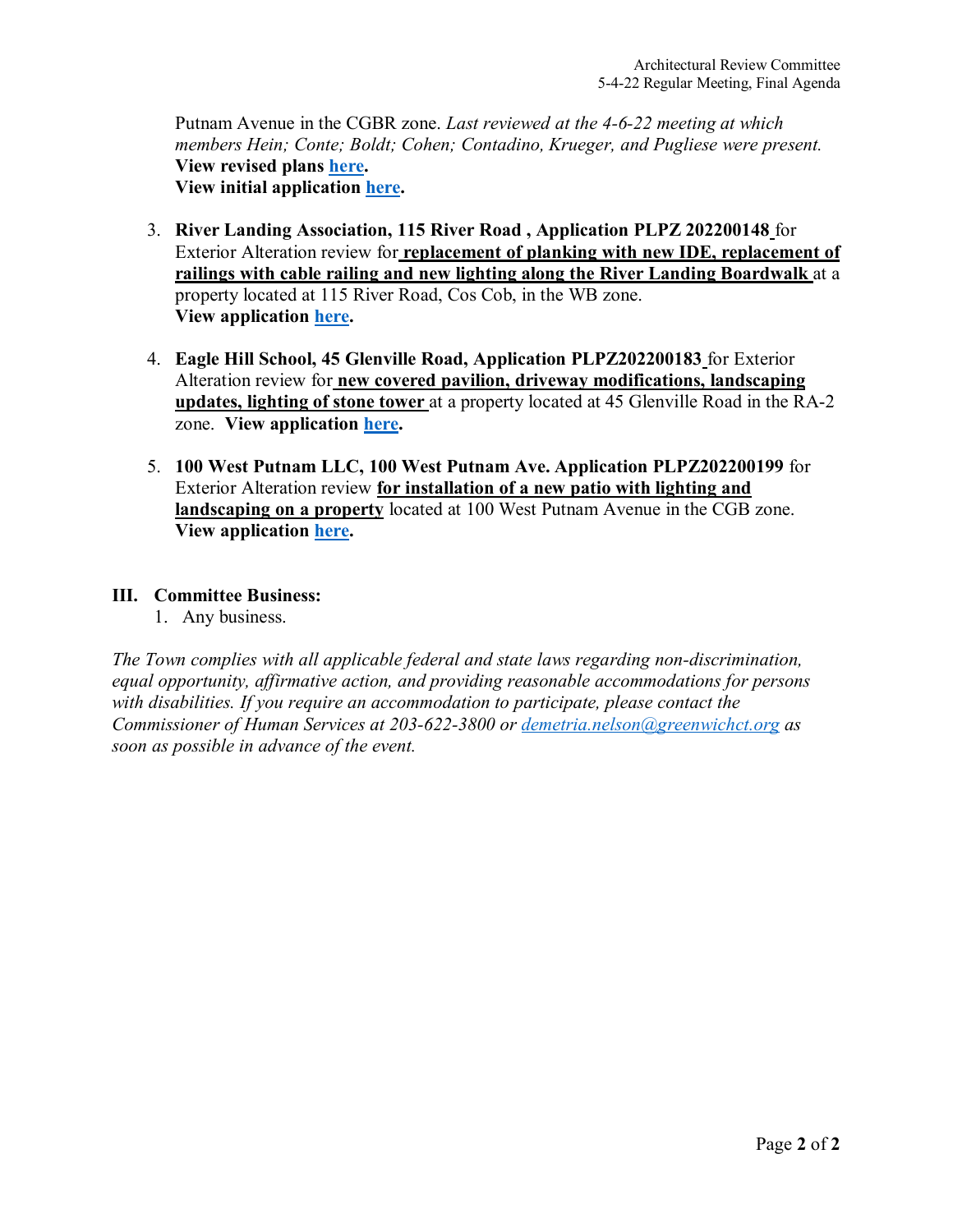# **ARCHITECTURAL REVIEW COMMITTEE ACTION AGENDA Regular Meeting**

## **Wednesday, May 4, 2022 6:59pm -11:37 pm Zoom Virtual Meeting Webinar ID: 846 0372 5052 Password: 5768541**

**Members Present:** Richard Hein, Chairperson; John Conte, Vice-Chairperson; Graziano Meniconi, Secretary; Peter Boldt; Heidi Brake-Smith; Rhonda Cohen; Louis Contadino; Leander Krueger; and Paul Pugliese

**Staff Present:** Marisa Anastasio, Senior Planner; and Bianca Dygert, Planner II

#### **I. Exterior Alteration reviews:**

1. **Vinci Gardens Senior Housing, 71 Vinci Drive; Application PLPZ202200045** for Exterior Alteration review **for construction of a new 4-story 52-unit residential structure, reconfiguration of parking areas and drives, new landscaping and lighting** on a property located at 71 Vinci Dr. in the R-PHD-E zone. *Last reviewed at the 3-2-22 meeting at which members Hein; Meniconi; Boldt; Brake-Smith; Cohen; Krueger, LoBalbo; and Pugliese were present.* 

Decision Status: **Electronic Return (email pdf plans to [Marisa.Anastasio@greenwichct.org](mailto:Marisa.Anastasio@greenwichct.org) )** Motion: Hein Second: Conte Vote: 9-0 unanimous

**The applicant to submit revised plans to address the following notes:**

- **a. ARC finds that the project has improved significantly from first iteration and appreciates the work of the housing authority and the architects with regard to site plan and proportion of building.**
- b. **Regarding the façade and roof massing – applicant should address the right hand mass where the mansard stops arbitrarily - consider a different break here.**
- c. **Address the North elevation which is a blank façade visible upon the approach to the site –consider adding a window here.**
- d. **Create effective massing and proportion either through veneer, stone, brick or other material. ARC finds that the stone and siding being the same color is not effective in regard to the massing and that the stone works as base material, but not necessarily on the vertical.**
- e. **Color scheme should reference the existing building – does not have to match, but would be more successful if colors, finishes, palette, textures were not foreign to existing building.**
- f. **Add greenery at base of building if possible.**
- g. **Add trees: even two trees added to the arrival space / courtyard will create a gateway.**
- h. **Landscaping plan achieves a good variety of species, but sizes of trees and plantings**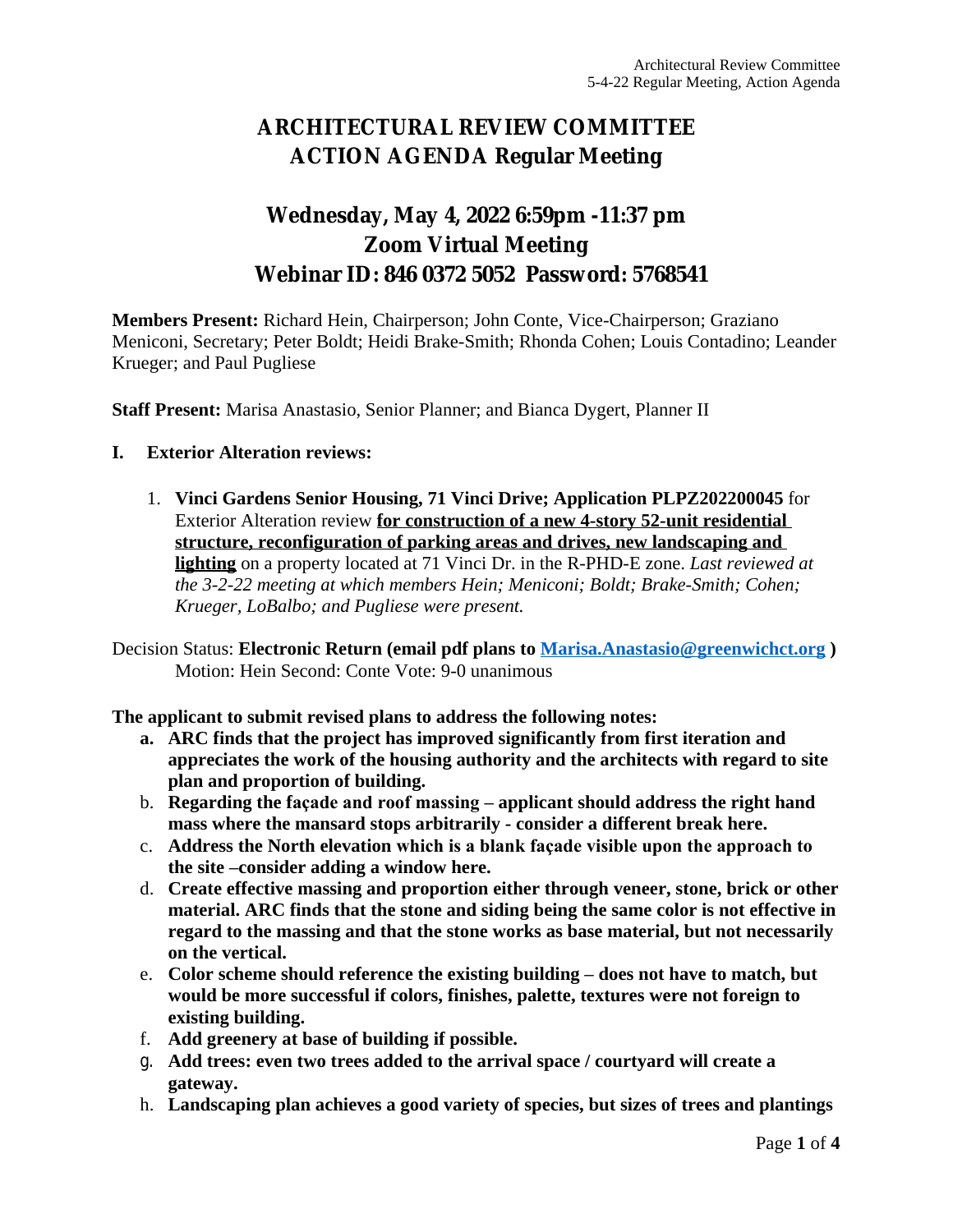**should be increased if possible. ARC Vice Chair John Conte will review the updated landscaping plan once submitted.**

- i. **ARC is amenable to meeting with the applicants during a special meeting to help expedite the ARC review.**
- 2. **Pickwick Properties, LLC, 3 East Putnam Ave., Application PLPZ202200098** for Exterior Alteration review for **new roof level terrace** on a property located at 3 East Putnam Avenue in the CGBR zone. *Last reviewed at the 4-6-22 meeting at which members Hein; Conte; Boldt; Cohen; Contadino, Krueger, and Pugliese were present.*

Decision Status: **Electronic Return (email pdf plans to [Marisa.Anastasio@greenwichct.org](mailto:Marisa.Anastasio@greenwichct.org) )** Motion: Brake-Smith Second: Conte Vote: 8-1 (yeas - Conte, Meniconi, Boldt, Brake-Smith, Cohen, Contadino, Krueger, Pugliese / nay- Hein)

**The applicant to submit documentation to address the following:**

- **a. Applicant to create an on-site mockup using PVC pipe of similar diameter to proposed railing. ARC to review mockup with the view from street level and how the proposal fits with the existing building as their major points of concern.**
- **b. Provide all specs of lighting fixtures – Kelvin rating, number of fixtures and photometrics. Lighting must meet footcandle maximum at property line (0.5 in commercial zones per Building Zone Regulations) with any necessary shielding installed to reduce off site glare.**
- **c. It is noted that no umbrellas or shade structures are shown on plans. Any change requires further ARC review.**
- **d. The two new doors / store openings with ramps are acceptable to ARC.**
- **e. The proposed planter structure is acceptable to ARC.**
- **f. The condenser will be screened from off site as shown on plans.**
	- 3. **River Landing Association, 115 River Road , Application PLPZ 202200148** for Exterior Alteration review for **replacement of planking with new IDE, replacement of railings with cable railing and new lighting along the River Landing Boardwalk** at a property located at 115 River Road, Cos Cob, in the WB zone.

### Decision Status: **Approved as submitted**

Motion: Hein Second: Conte Vote: 8-0-1 (yeas – Hein, Conte, Meniconi, Boldt, Brake-Smith, Cohen, Krueger, Pugliese / recused - Contadino)

4. **Eagle Hill School, 45 Glenville Road, Application PLPZ202200183** for Exterior Alteration review for **new covered pavilion, driveway modifications, landscaping updates, lighting of stone tower** at a property located at 45 Glenville Road in the RA-2 zone.

Decision Status: **Does not Return** Motion: Hein Second: Krueger Vote: 9-0 unanimous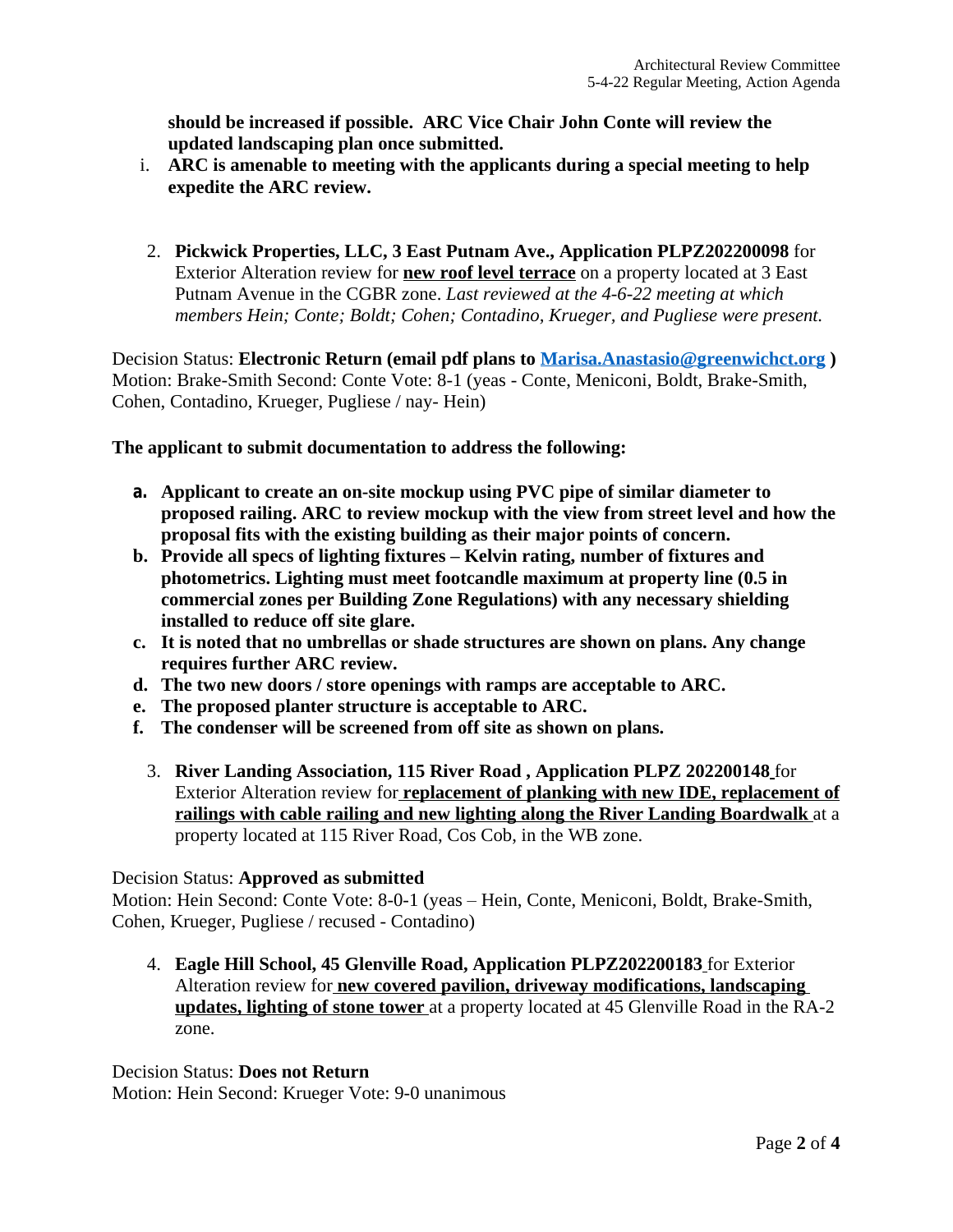**Does not return to ARC, moves forward to P&Z with the following recommendations:**

- **a. Revisit the rain management – is there another option besides the proposed roof gutters?**
- **b. Regarding lighting of tower – limit lumen levels as to not be distracting or overpowering, especially important within this residential neighborhood. ARC recommends simulating moonlight.**
- **c. Keep some of the existing greenery on the tower to keep a softened, less ominous look.**
- **d. ARC agrees with the recommendation of tree warden to take the very tall tree down and leave smaller Norway Spruce.**
- **e. Proposed signage requires Sign/Awning application.**
- 5. **100 West Putnam LLC, 100 West Putnam Ave. Application PLPZ202200199** for Exterior Alteration review **for installation of a new patio with lighting and landscaping on a property** located at 100 West Putnam Avenue in the CGB zone.

Decision Status: **Return to Meeting (submit updated plans via pdf to [Marisa.Anastasio@greenwichct.org](mailto:Marisa.Anastasio@greenwichct.org) and one hard copy to P+Z office to be scheduled for ARC meeting)**

**The applicant can submit updated plans for further review. ARC findings on the proposal are as follows:**

- **a. Scale, use, landscaping and proposed location are not in character with this modern and important building. The existing grass expanse up to the monolithic building achieves a modern aesthetic. The proposed patio with numerous plantings does not work aesthetically.**
- **b. ARC finds that the private patio on the front façade of an important commercial building within a major commercial area and intersection is not appropriate.**
- **II. Progress Reviews:**
- 1. **Bachi Byberi, 2 South Water St., application PLPZ 2021 00391**, for Exterior Alteration review **to construct outdoor dining deck above the existing parking area on the rear of the current building (a restaurant use) with proposed landscaping and lighting, for seasonal outdoor dining,** on a property located at 2 South Water Street in the WB Zone. *Last reviewed at the 4-6-22 meeting at which members Hein; Conte; Boldt; Cohen; Contadino, Krueger, and Pugliese were present.*
- Decision Status: **Electronic Return (email plans to [Marisa.Anastasio@greenwichct.org](mailto:Marisa.Anastasio@greenwichct.org) )** Motion: Hein Second: Pugliese Vote: 9-0 unanimous

#### **The applicant to submit updated plans to reflect the following:**

**a. ARC Appreciates the deck has been moved and scaled back.**